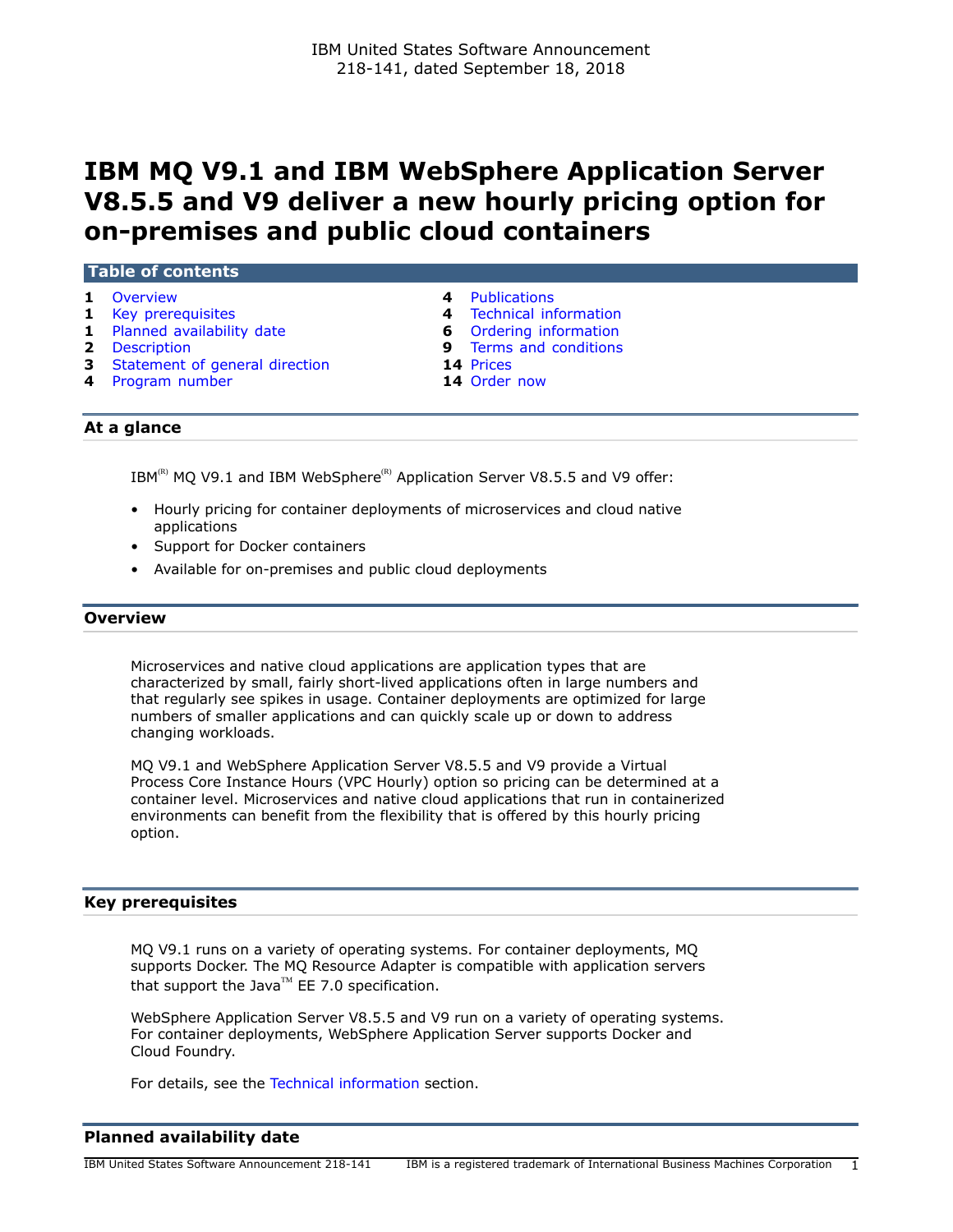September 21, 2018

See the [Availability of national languages](#page-2-1) section for national language availability.

# <span id="page-1-0"></span>**Description**

With VPC Hourly, usage is tracked at a container level and on a per-minute basis. Usage is rounded up at the end of the term to determine the number of hours of entitlement that is needed. Entitlement hours are pre-purchased in 1000 hour packs that can be used at any time during the 12 months following purchase. Hourly packs can be added at any point as containerized usage and hourly needs grow. The flexibility to use the hours that are purchased at any time during the one-year term can address seasonal spikes experienced by many businesses and enable greater flexibility in the rate and pace of the adoption of new containerized technology.

Dynamic environments require dynamic usage tracking solutions. IBM Cloud™ Private (ICP) is available as a supporting program at no additional charge for products supporting the new VPC Hourly option. ICP usage is restricted to the hourly metering service. Use of the ICP metering service is mandatory for tracking usage of the VPC Hourly option. ICP can be deployed on-premises or in the public cloud. Products that offer the VPC Hourly option send usage information to the ICP metering service. This provides that usage information in both a user web interface and also downloadable comma-separated values (CSV) reports, which can be useful for internal charge-back systems.

Hourly usage is calculated per-product instance as the number of virtual cores that are available to the product instance, multiplied by the number of minutes that the product instance is running. For containerized environments that enable setting a maximum core value for the container, the maximum core value is used as the number of cores available. Product documentation includes examples of how to specify the number of virtual cores for different container environments and how to ensure that the value is communicated to the program instance. Where specification of fractional cores is enabled by the container, the program will use the fractional core value to calculate the number of required hours. Granularity reaches down to fractional cores being counted on a per minute basis for an individual container.

Some long running workloads may also be a good fit for container deployments. However, paying hourly for every hour of the month would be cost prohibitive. To address this, WebSphere Application Server and MQ include a monthly cap of 160 hours on the number of chargeable hours required per core per VPC Hourly program instance per calendar month. This limits the cost of the use of the VPC Hourly option for long running applications.

Deployment flexibility is delivered with MQ and WebSphere Application Server support for Docker containerized environments that run on-premises or in the public cloud. WebSphere Application Server also supports Cloud Foundry containerized environments. The ICP Metering service can be installed on-premises or in the public cloud so you can align your tracking service with your container deployment strategy. A single ICP metering service can be used to support multiple products across a variety of container deployments.

The VPC Hourly option maximizes container optimization by aligning software pricing to actual container usage. It enables mixed workloads and moveable workloads across container infrastructures with software tracking granularity down to a container level.

### **Section 508 of the US Rehabilitation Act**

IBM MQ V9.1 is capable as of September 21, 2018, when used in accordance with associated IBM documentation, of satisfying the applicable requirements of Section 508 of the Rehabilitation Act, provided that any assistive technology used with the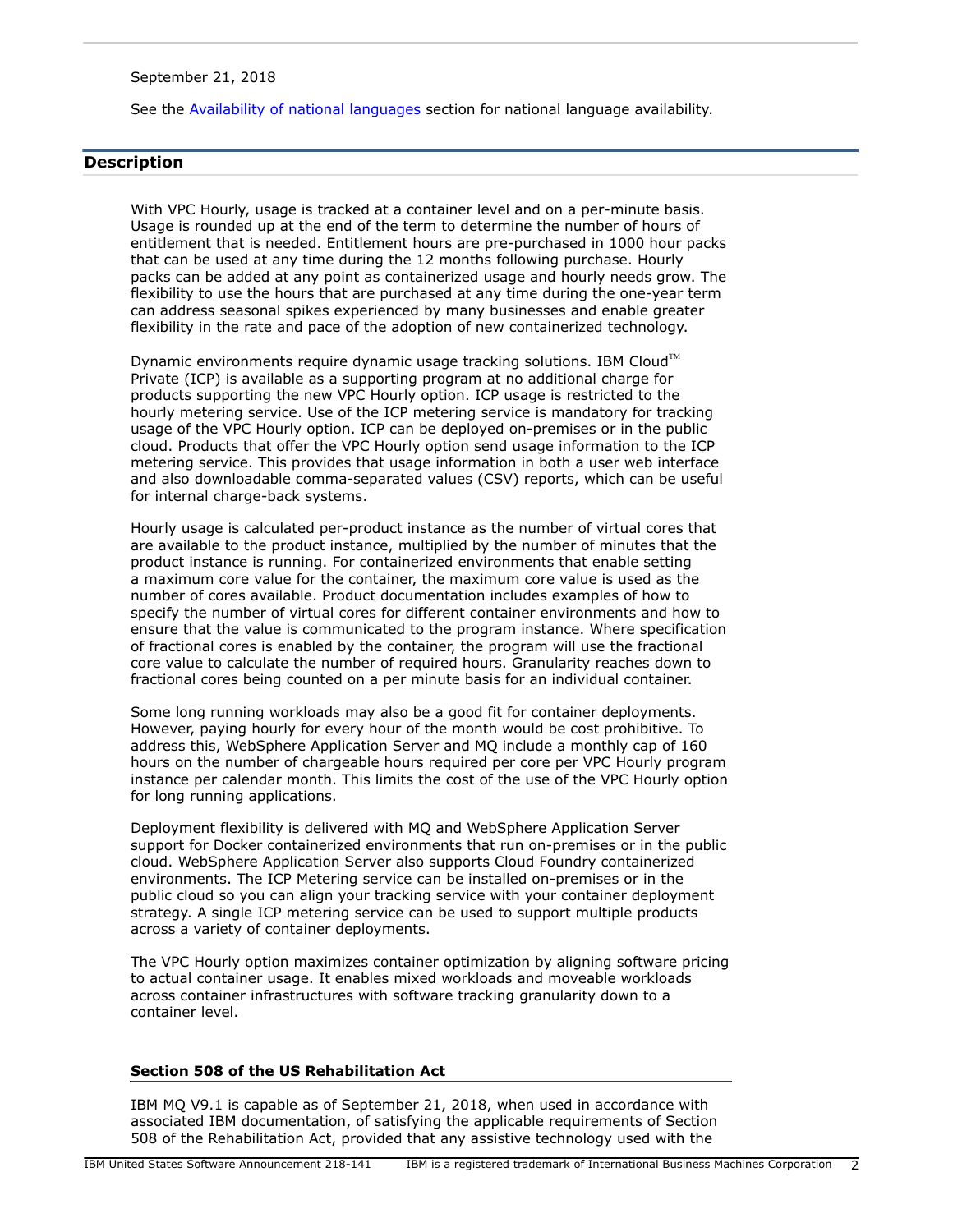product properly interoperates with it. A US Section 508 Accessibility Conformance Statement can be requested on the [Product accessibility information](http://www.ibm.com/able/product_accessibility/index.html) website.

IBM WebSphere Application Server V8.5.5 and V9 are capable as of September 21, 2018, when used in accordance with associated IBM documentation, of satisfying the applicable requirements of Section 508 of the Rehabilitation Act, provided that any assistive technology used with the products properly interoperates with them. A US Section 508 Accessibility Conformance Statement can be requested on the [Product](http://www.ibm.com/able/product_accessibility/index.html) [accessibility information](http://www.ibm.com/able/product_accessibility/index.html) website.

### <span id="page-2-0"></span>**Statement of general direction**

IBM intends that there will be no further releases for MQ on the Solaris operating system so that MQ V9.1 will be the last supported release.

IBM intends to add the ability for clients to generate monthly reports starting on a specific day of the month rather than the first day of the month.

Statements by IBM regarding its plans, directions, and intent are subject to change or withdrawal without notice at the sole discretion of IBM. Information regarding potential future products is intended to outline general product direction and should not be relied on in making a purchasing decision. The information mentioned regarding potential future products is not a commitment, promise, or legal obligation to deliver any material, code, or functionality. Information about potential future products may not be incorporated into any contract. The development, release, and timing of any future features or functionality described for IBM products remain at the sole discretion of IBM.

### **Reference information**

For general product information on MQ, see [IBM MQ.](https://www.ibm.com/products/mq)

For more information on MQ for Multiplatforms, see Software Announcement [218-246](http://www.ibm.com/common/ssi/cgi-bin/ssialias?infotype=an&subtype=ca&appname=gpateam&supplier=897&letternum=ENUS218-246), dated July 3, 2018.

For more information on WebSphere Application Server, see Software Announcement [216-264](http://www.ibm.com/common/ssi/cgi-bin/ssialias?infotype=an&subtype=ca&appname=gpateam&supplier=897&letternum=ENUS216-264), dated June 7, 2016.

For more information about IBM Cloud™ Private, see Software Announcement [218-215](http://www.ibm.com/common/ssi/cgi-bin/ssialias?infotype=an&subtype=ca&appname=gpateam&supplier=897&letternum=ENUS218-215), dated September 11, 2018.

### <span id="page-2-1"></span>**Availability of national languages**

| <b>Description</b>                                   | <b>Availability date</b> | Language                                                                                                                                                                                              |
|------------------------------------------------------|--------------------------|-------------------------------------------------------------------------------------------------------------------------------------------------------------------------------------------------------|
| IBM MO V9.1                                          | September 21, 2018       | English, Japanese,<br>Spanish, Korean, French,<br>Traditional Chinese,<br>Simplified Chinese, Polish,<br>German, Hungarian,<br>Russian, Portuguese<br>Brazilian, Italian, Czech                       |
| IBM WebSphere<br>Application Server V8.5.5<br>and V9 | September 21, 2018       | English, French, Russian,<br>Korean, Chinese<br>simplified, Spanish,<br>Portuguese - Brazilian,<br>German, Japanese,<br>Chinese traditional,<br>Hungarian, English, Czech,<br>Italian, and Portuguese |

Translation information, if available, can be found at the [Translation Reports](http://www.ibm.com/software/reports/compatibility/clarity/languageCategory.html) website.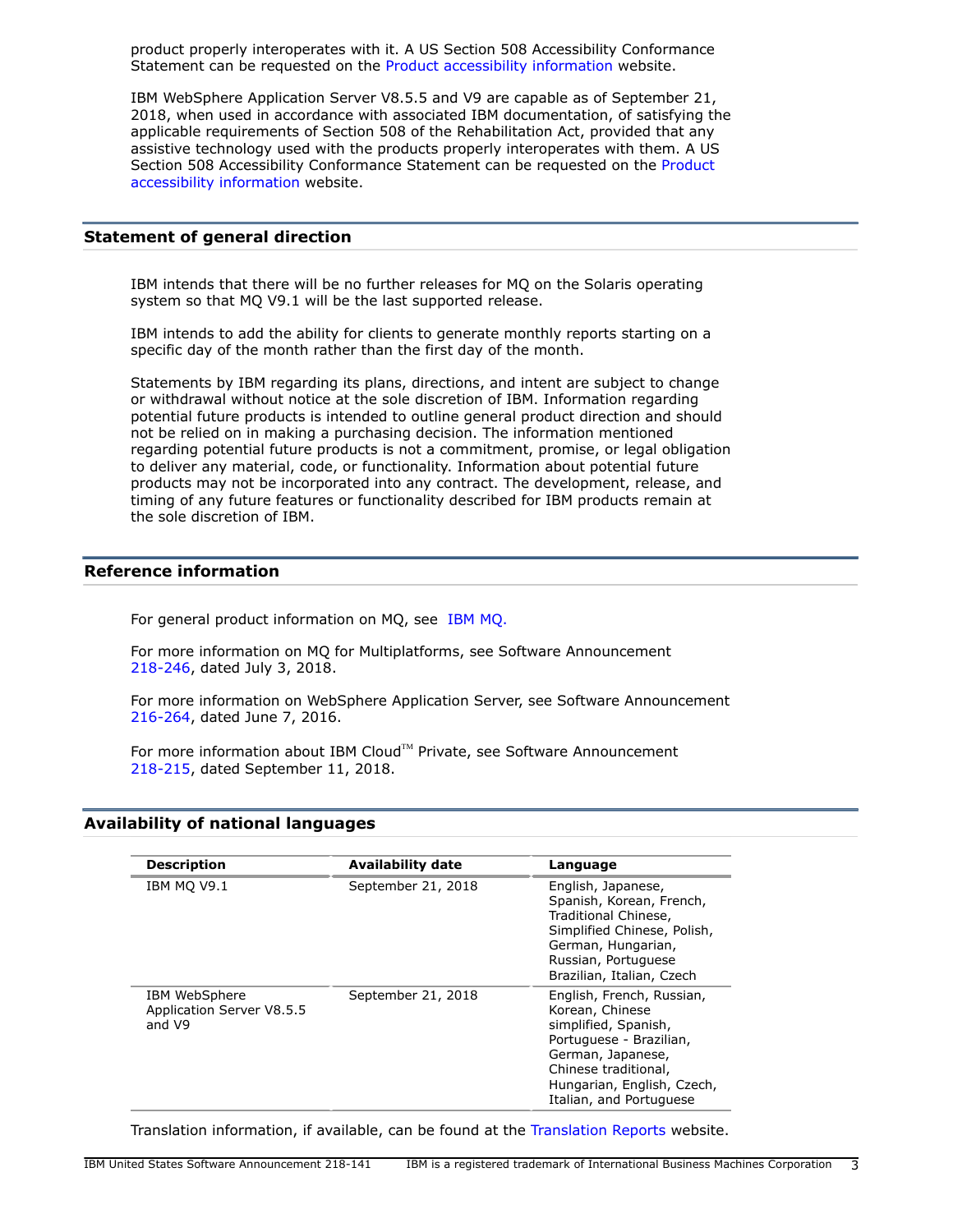### <span id="page-3-2"></span>**Program number**

| Program number | <b>VRM</b> | Program name                                                     |
|----------------|------------|------------------------------------------------------------------|
| 5724-H72       | 9.1        | IBM MQ for Multiplatforms                                        |
| 5724-J08       | 8.5.5      | <b>IBM WebSphere</b><br><b>Application Server</b>                |
| 5724-J08       | 9.0        | <b>IBM WebSphere</b><br><b>Application Server</b>                |
| 5725-L29       | 8.5.5      | IBM WebSphere<br>Application Server Liberty<br>Core              |
| 5725-L29       | 9.0        | IBM WebSphere<br><b>Application Server Liberty</b><br>Core       |
| 5724-H88       | 8.5.5      | IBM WebSphere<br><b>Application Server</b><br>Network Deployment |
| 5724-H88       | 9.0        | IBM WebSphere<br><b>Application Server</b><br>Network Deployment |

# <span id="page-3-0"></span>**Publications**

MQ V9.1 product documentation is published in [IBM Knowledge Center](https://www.ibm.com/support/knowledgecenter/en/SSFKSJ_9.1.0/com.ibm.mq.helphome.v91.doc/WelcomePagev9r1.htm), which can be viewed from a web browser with internet access.

WebSphere Application Server product documentation is published in [IBM](https://www.ibm.com/support/knowledgecenter/SSEQTP_9.0.0/as_ditamaps/was900_welcome_base.html) [Knowledge Center](https://www.ibm.com/support/knowledgecenter/SSEQTP_9.0.0/as_ditamaps/was900_welcome_base.html), which can be viewed from a web browser with internet access.

### **Services**

### **Software Services**

IBM Software Services has the breadth, depth, and reach to manage your services needs. You can leverage the deep technical skills of our lab-based, software services team and the business consulting, project management, and infrastructure expertise of our IBM Global Services team. Also, we extend our IBM Software Services reach through IBM Business Partners to provide an extensive portfolio of capabilities. Together, we provide the global reach, intellectual capital, industry insight, and technology leadership to support a wide range of critical business needs.

To learn more about IBM Software Services, contact your Lab Services Sales or Delivery Leader.

# <span id="page-3-1"></span>**Technical information**

# **Specified operating environment**

#### *Software requirements*

MQ V9.1 requires has the following support:

- Operating system support for:
	- $-$  AIX<sup>(R)</sup>
	- IBM i
	- $-$  Linux $<sup>(R)</sup>$ </sup>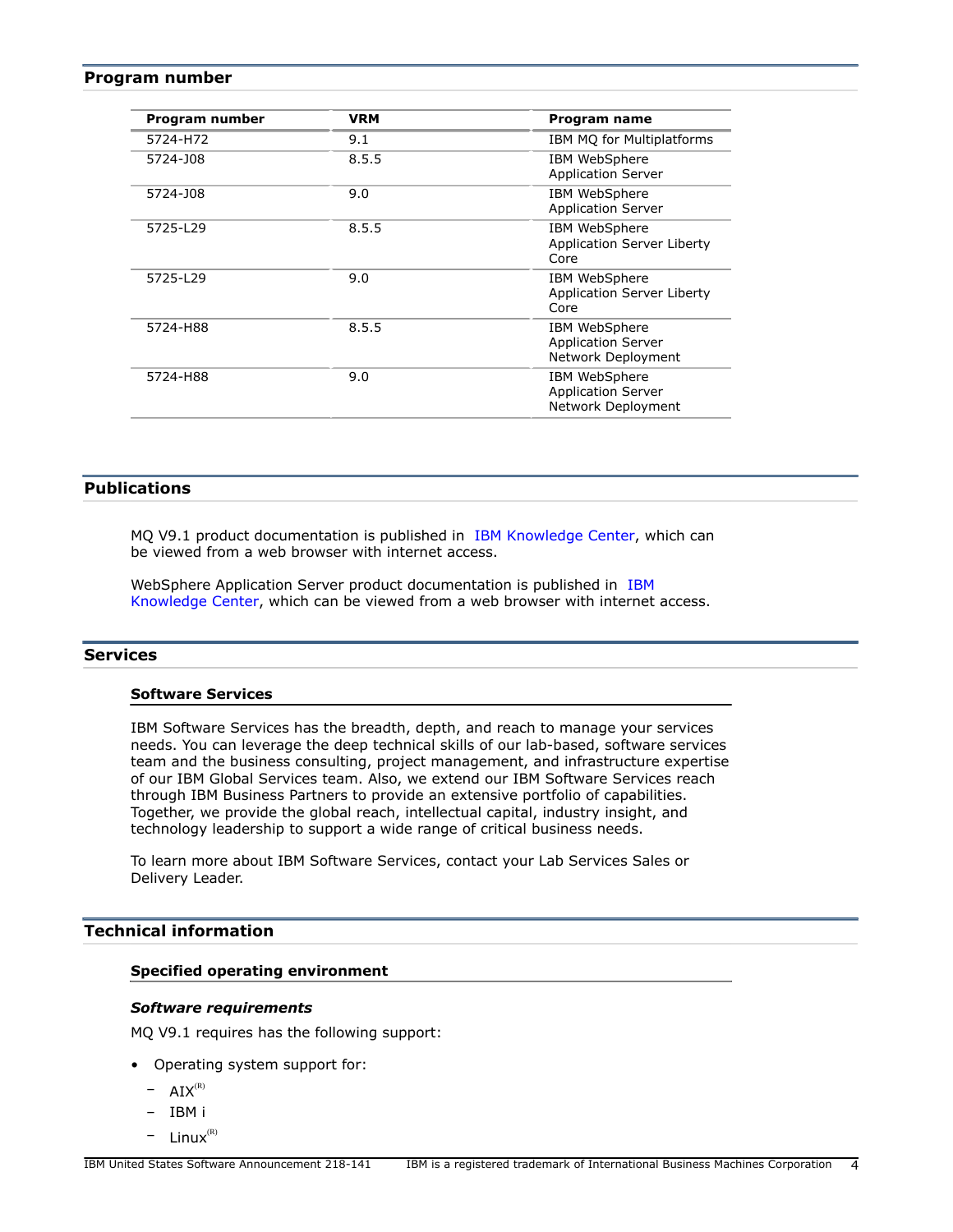- **Solaris**
- $W$ indows<sup>TM</sup>
- $z/OS^{(R)}$
- Cloud support with Docker 1.12 or later and IBM Cloud Private. See the [MQ](https://github.com/ibm-messaging/mq-container) [Container example on the IBM Messaging GitHub community](https://github.com/ibm-messaging/mq-container) website.
- Programming language support for Java, C, C++ and COBOL with further language binding options available on the [IBM Messaging GitHub community](https://github.com/ibm-messaging) website.

Details of the software requirements are included in the [IBM MQ System](https://www.ibm.com/support/docview.wss?uid=swg27051071) [Requirements](https://www.ibm.com/support/docview.wss?uid=swg27051071) website.

WebSphere Application Server V8.5.5 and V9.1support includes these operating systems:

- AIX
- HPUX
- IBM iOS
- Red Hat Enterprise Linux (RHEL)
- SUSE Linux Enterprise Server (SLES)
- Solaris
- Ubuntu
- Windows Server 2012

For complete details of the software requirements for WebSphere Application Server, se[e WebSphere Application Server detailed system requirements](http://www.ibm.com/support/docview.wss?rs=180&uid=swg27006921)website.

### *Compatibility*

Queue managers and clients in the MQ V9.1 offering interoperate with queue managers and clients from current and previous levels of MQ, WebSphere MQ, or  $MQSeries^{\scriptscriptstyle{\rm (R)}}.$ 

- The MQ Explorer runs on the Linux x86-64 and Windows platforms.
- The MQ Explorer, which is supplied with MQ V9.1, can use a client connection to connect to any supported level of MQ or WebSphere MQ on any platform.
- MQ Managed File Transfer supports file transfer to and from server and client installations at any level of WebSphere MQ File Transfer Edition.

### *Limitations*

For additional information, see the [Terms and conditions](#page-8-0) section of this announcement, or to the license information document that is available on the [IBM](http://www.ibm.com/software/sla/sladb.nsf) [Software License Agreement](http://www.ibm.com/software/sla/sladb.nsf) website.

### *The IBM Support Community*

The [IBM Support Community](https://www.ibm.com/support/home/) is your gateway to technical support tools and resources that are designed to help you save time and simplify support. Support Community tools can help you find answers to questions, download fixes, troubleshoot, automate data collection, submit and track problems, and build skills.

You can also access the [Service requests and PMRs](http://www.ibm.com/support/servicerequest) tool for more support.

### **Planning information**

### *Packaging*

MQ V9.1 and WebSphere Application Server V8.5.5 and V9 are distributed by electronic download.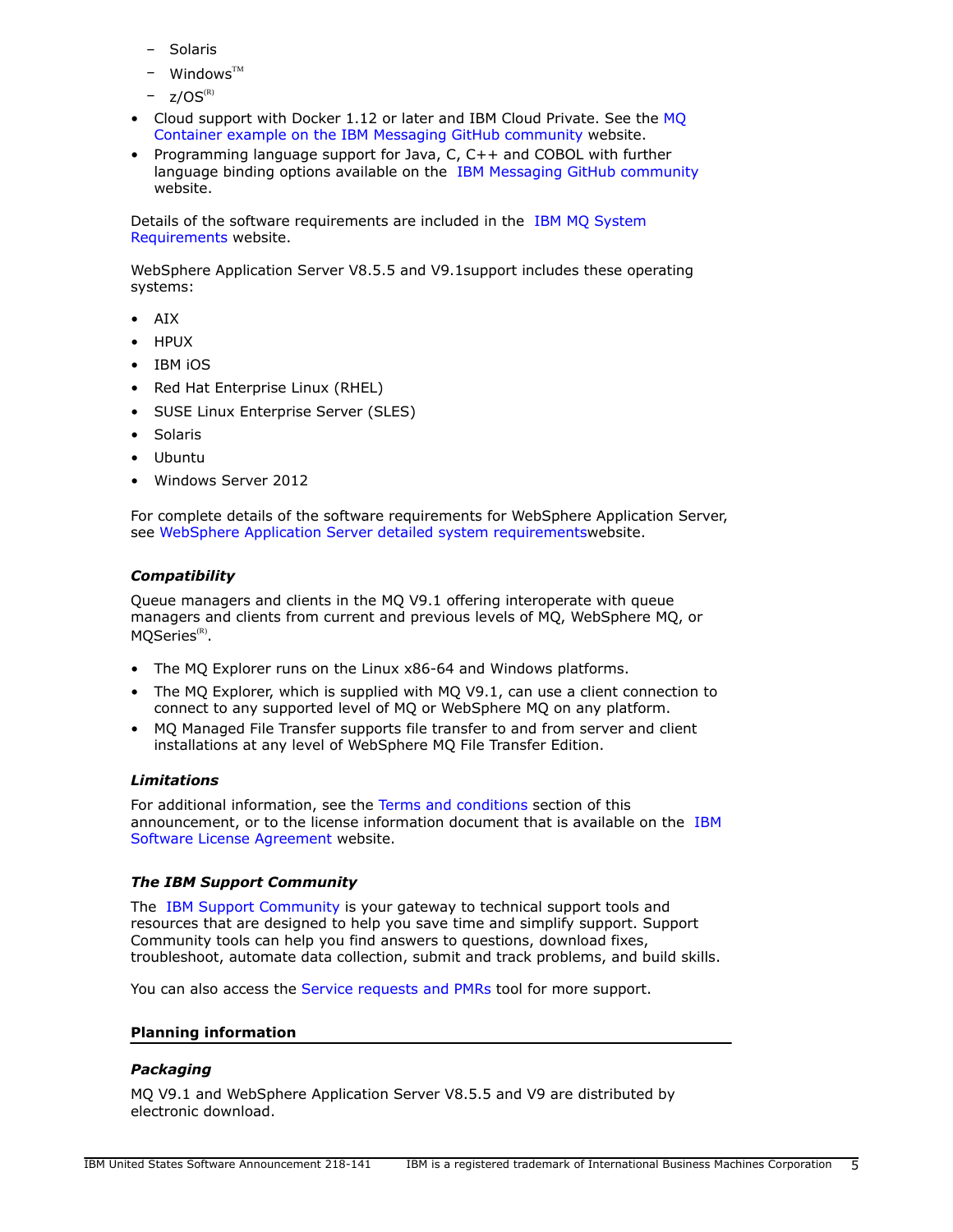This program, when downloaded from a website, contains the applicable IBM license agreement and License Information, if appropriate, which will be presented for acceptance at the time of installation of the program. For future reference, the license and License Information will be stored in a directory such as LICENSE.TXT.

### **Security, auditability, and control**

MQ V9.1 and WebSphere Application Server V8.5.5 and V9 use the security and auditability features of the host software.

The client is responsible for evaluation, selection, and implementation of security features, administrative procedures, and appropriate controls in application systems and communication facilities.

# <span id="page-5-0"></span>**Ordering information**

For ordering information, consult your IBM representative or authorized IBM Business Partner, or go to the [Passport Advantage](http://www.ibm.com/software/support/pa.html)<sup>(R)</sup> website.

This product is only available through Passport Advantage. It is not available as shrinkwrap.

These products may only be sold directly by IBM or by authorized IBM Business Partners for Channel Value Rewards.

More information can be found on the [IBM Channel Value Rewards](http://www.ibm.com/partnerworld/page/svp_authorized_portfolio) website.

To locate IBM Business Partners for Channel Value Rewards in your geography for a specific Channel Value Rewards portfolio, go to the [Find a Business Partner](http://www.ibm.com/partnerworld/wps/bplocator/) page.

Product group: WebSphere

Product: IBM MQ for Multiplatforms (5724-H72)

Product category: MQ Series

Product: IBM WebSphere Application Server (5724-J08)

Product: IBM WebSphere Application Server Liberty Core (5725-L29)

Product: IBM WebSphere Application Server Network Deployment (5724-H88)

Product category: Application Infrastructure

### **Passport Advantage**

### **IBM MQ V9.1**

| <b>Part description</b>                                                                                                    | <b>Part number</b> |
|----------------------------------------------------------------------------------------------------------------------------|--------------------|
| IBM MQ 1000 Virtual Processor Core<br>Hours Initial Fixed Term License + SW<br>Subscription & Support 12 Months            | D1YLDLL            |
| IBM MQ 1000 Virtual Processor Core Hours<br>Subsequent Fixed Term License + SW<br>Subscription & Support 12 Months         | F0PDXLL            |
| IBM MQ Advanced 1000 Virtual Processor<br>Core Hours Initial Fixed Term License +<br>SW Subscription & Support 12 Months   | D1YLFLL            |
| IBM MQ Advanced 1000 Virtual Processor<br>Core Hour Subsequent Fixed Term License<br>+ SW Subscription & Support 12 Months | F0PD711            |

# **IBM WebSphere Application Server**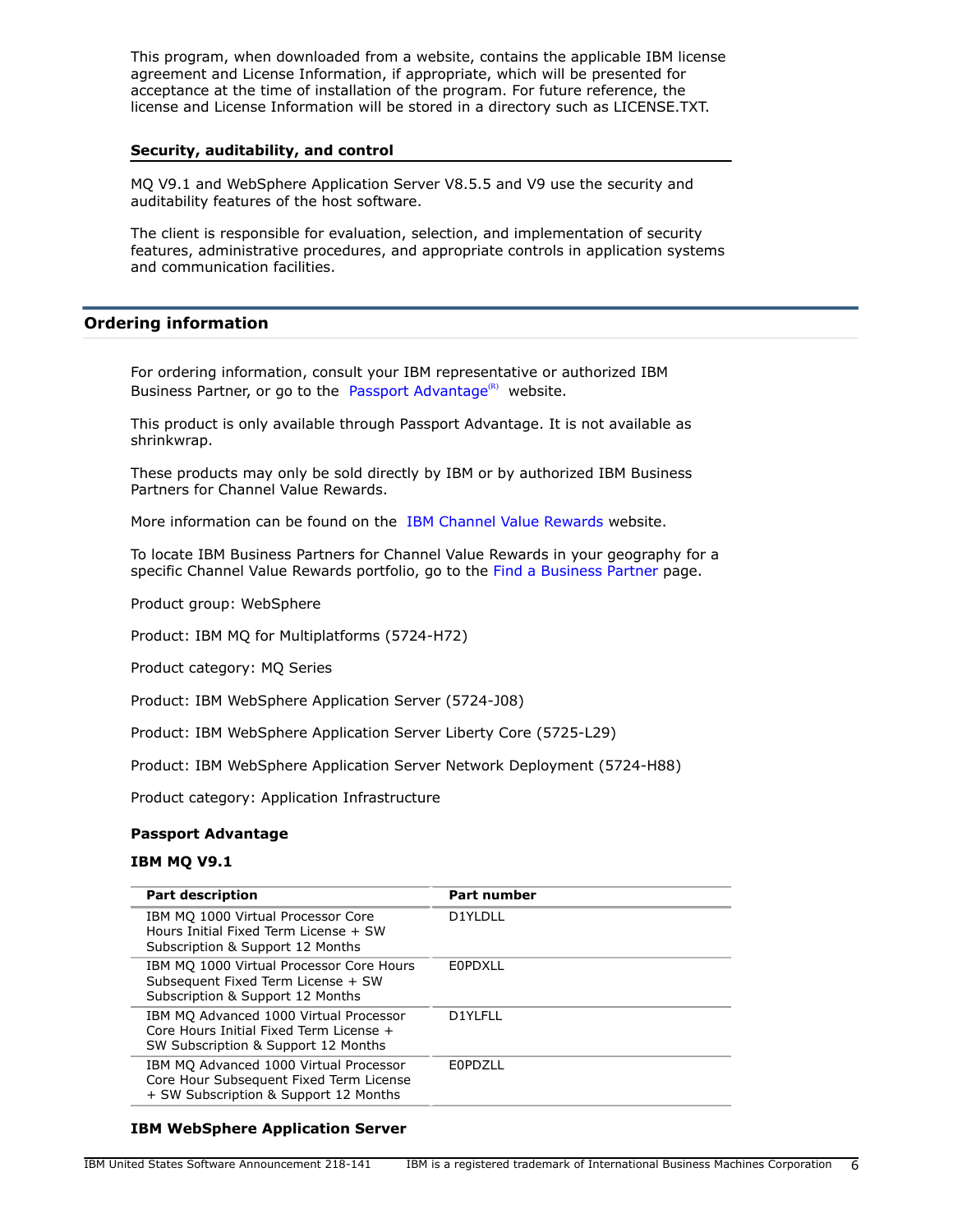| <b>Part description</b>                                                                                                                                                        | <b>Part number</b> |
|--------------------------------------------------------------------------------------------------------------------------------------------------------------------------------|--------------------|
| IBM WebSphere Application Server<br>Network Deployment 1000 Virtual<br>Processor Core-Instance-Hours Initial<br>Fixed Term License + SW Subscription &<br>Support 12 Months    | D1YJPLL            |
| IBM WebSphere Application Server<br>Network Deployment 1000 Virtual<br>Processor Core-Instance-Hours<br>Subsequent Fixed Term License + SW<br>Subscription & Support 12 Months | EOPDHLL            |
| IBM WebSphere Application Server<br>1000 Virtual Processor Core-Instance-<br>Hours Initial Fixed Term License + SW<br>Subscription & Support 12 Months                         | D1YJNLL            |
| IBM WebSphere Application Server 1000<br>Virtual Processor Core-Instance-Hours<br>Subsequent Fixed Term License + SW<br>Subscription & Support 12 Months                       | F0PDGLL            |
| IBM WebSphere Application Server<br>Liberty Core 1000 Virtual Processor Core-<br>Instance-Hours Initial Fixed Term License<br>+ SW Subscription & Support 12 Months            | D1YJQLL            |
| IBM WebSphere Application Server<br>Liberty Core 1000 Virtual Processor Core-<br>Instance-Hours Subsequent Fixed Term<br>License + SW Subscription & Support 12<br>Months      | F0PDILL            |

# **Cross-platform product for use on IBM Z(R) Integrated Facility for Linux (IFL) engines**

Order the part numbers that follow when the product is intended to run on the Linux operating system on IBM Z IFL engines. If the product is not intended to run in these environments, order from the other set of part numbers in this announcement. This set of part numbers provides the identical supply and authorization as the other set in this announcement.

# **IBM MQ V9.1**

| <b>Part description</b>                                                                                                                           | Part number |
|---------------------------------------------------------------------------------------------------------------------------------------------------|-------------|
| IBM MO 1000 Virtual Processor Core Hours<br>for Linux on IBM Z Initial Fixed Term<br>License + SW Subscription & Support 12<br>Months             | D1YLELL     |
| IBM MQ 1000 Virtual Processor Core Hours<br>for Linux on IBM Z Subsequent Fixed Term<br>License + SW Subscription & Support 12<br>Months          | EOPDYLL     |
| IBM MQ Advanced 1000 Virtual Processor<br>Core Hours for Linux on IBM Z Initial<br>Fixed Term License + SW Subscription &<br>Support 12 Months    | D1YLGLL     |
| IBM MQ Advanced 1000 Virtual Processor<br>Core Hours for Linux on IBM Z Subsequent<br>Fixed Term License + SW Subscription &<br>Support 12 Months | EOPEOLL     |

### **Cross-platform product for use on IBM Z**

Order the part numbers that follow when the product is used for either the development of code that will be deployed on IBM Z servers or when the product will be communicating or transferring data between a distributed server and an IBM Z server. Otherwise order from the other set of part numbers in this announcement. This set of part numbers provides the identical supply and authorization as the other set in this announcement.

### **IBM WebSphere Application Server**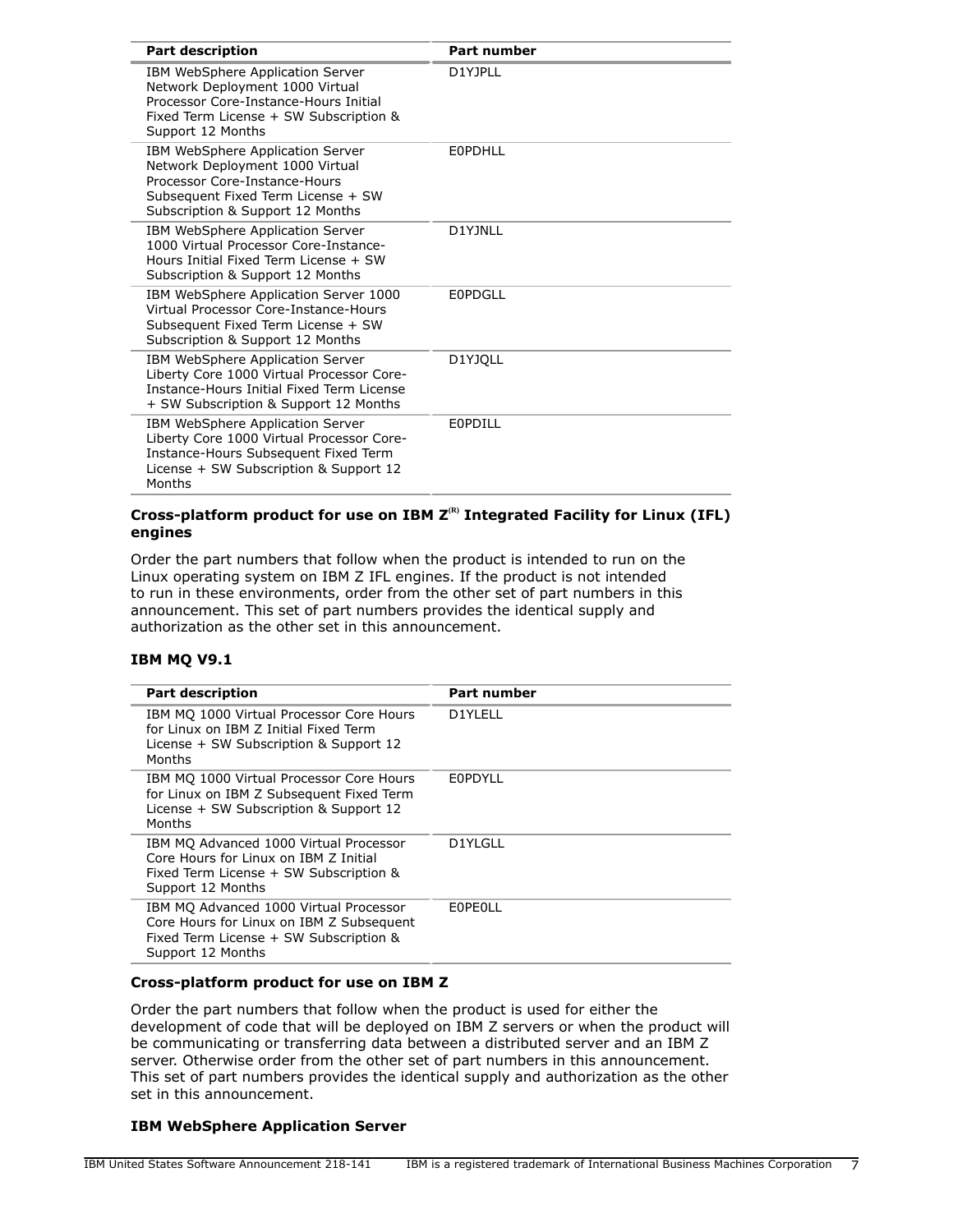| <b>Part number</b> |
|--------------------|
| D1YJSLL            |
| <b>EOPDKLL</b>     |
| D1YJTLL            |
| <b>EOPDLLL</b>     |
| D1YJRLL            |
| <b>EOPDJLL</b>     |
|                    |

# **Charge metric**

The charge metrics for these licensed products can be found in the following License Information documents:

| Program name                                                                     | <b>PID</b> number | <b>License Information</b><br>number |
|----------------------------------------------------------------------------------|-------------------|--------------------------------------|
| IBM MO V9.1                                                                      | 5724-H72          | L-APIG-AZYF2E                        |
| IBM MO Advanced V9.1                                                             | 5724-H72          | L-APIG-AZYF4X                        |
| IBM MQ Advanced for<br>Developers V9.1                                           | 5724-H72          | L-APIG-AV6HPW                        |
| <b>IBM MO Managed File</b><br>Transfer Service V9.1                              | 5724-H72          | L-APIG-AV6HR2                        |
| IBM MQ Managed File<br>Transfer Agent V9.1                                       | 5724-H72          | L-APIG-AV6HR2                        |
| IBM MQ Advanced<br>Message Security V9.1                                         | 5724-H72          | L-APIG-AV6HS6                        |
| IBM MO Telemetry V9.1                                                            | 5724-H72          | L-APIG-AV6HT5                        |
| IBM MQ Advanced High<br>Availability Replica V9.1                                | 5724-H72          | L-APIG-AV6HMB                        |
| IBM MQ Managed File<br><b>Transfer Service High</b><br>Availability Replica V9.1 | 5724-H72          | L-APIG-AV6HU3                        |
| IBM MO Advanced<br>Message Security High<br>Availability Replica V9.1            | 5724-H72          | L-APIG-AV6HU3                        |
| IBM MQ High Availability<br>Replica V9.1                                         | 5724-H72          | L-APIG-AV6HUX                        |
| IBM WebSphere<br><b>Application Server</b><br>V8.5.5.14                          | 5724-J08          | L-CTUR-B3DMJE                        |
| IBM WebSphere<br><b>Application Server</b><br>Network Deployment<br>V8.5.5.14    | 5724-H88          | L-CTUR-B3DML9                        |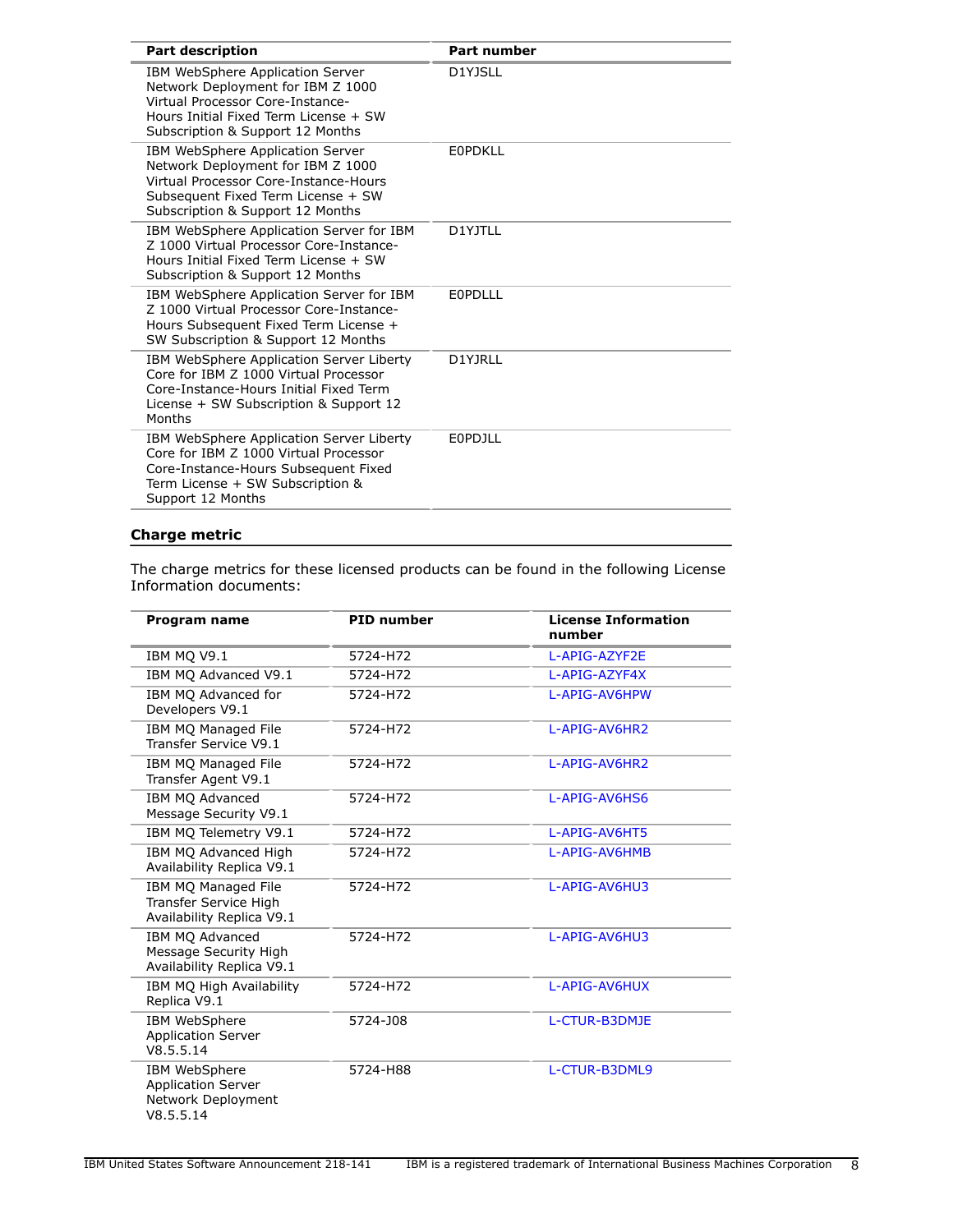| Program name                                                                 | <b>PID</b> number | <b>License Information</b><br>number |
|------------------------------------------------------------------------------|-------------------|--------------------------------------|
| IBM WebSphere<br><b>Application Server Liberty</b><br>Core V8.5.5.14         | 5725-L29          | L-CTUR-B3DLE8                        |
| IBM WebSphere<br><b>Application Server</b><br>V9.0.0.9                       | 5724-J08          | L-CTUR-B3DL7L                        |
| IBM WebSphere<br><b>Application Server</b><br>Network Deployment<br>V9.0.0.9 | 5724-H88          | L-CTUR-B3DL9J                        |
| IBM WebSphere<br>Application Server Liberty<br>Core V9.0.0.9                 | 5725-L29          | L-CTUR-B3DLE8                        |
|                                                                              |                   |                                      |

Select your language of choice and scroll down to the Charge Metric section. See the [License Information documents](https://www.ibm.com/software/sla/sladb.nsf) website for more information.

The definition of Virtual Processor Core-Instance-Hours is provided here as a convenience. See the product License Information document for the most up to date definition.

### **Virtual Processor Core-Instance-Hours**

Virtual Processor Core-Instance-Hours is a unit of measure by which the program can be licensed. An Hour is equal to sixty (60) minutes. Program usage will be captured in whole minute increments. A Physical Server is a physical computer that is comprised of processing units, memory, and input-output capabilities and that executes requested procedures, commands, or applications for one or more users or client devices. Where racks, blade enclosures, or other similar equipment is being employed, each separable physical device (for example, a blade or a rackmounted device) that has the required components is considered itself a separate Physical Server. A Virtual Server is either a virtual computer created by partitioning the resources available to a Physical Server or an unpartitioned Physical Server. A Processor Core is a functional unit within a computing device that interprets and executes instructions. A Processor Core consists of at least an instruction control unit, and one or more arithmetic or logic unit. A Virtual Processor Core (VPC) is a Processor Core in an unpartitioned Physical Server, or a virtual core assigned to a Virtual Server. An Instance is a running copy of the Program, not to include copies of the Program used for backup purposes, specifically those designated as "cold" or "warm", as defined in the [IBM Software Licensed under the IPLA - Backup Use](https://www.ibm.com/softwarepolicies) [Defined Document.](https://www.ibm.com/softwarepolicies)

Sufficient entitlements must be obtained for the total number of Hours that each VPC is made available to each Instance of the program in the twelve (12) month fixed term.

Licensee is required to use the metering tool provided with the Program to monitor Licensee's usage of the program. If the metering tool is not used, entitlements must be obtained for 720 Hours per calendar month for each VPC in Licensee's environment that can be made available to an Instance of the Program, regardless of whether the VPC is being made available or has been made available to an Instance of the program.

# <span id="page-8-0"></span>**Terms and conditions**

The information provided in this announcement letter is for reference and convenience purposes only. The terms and conditions that govern any transaction with IBM are contained in the applicable contract documents such as the IBM International Program License Agreement, IBM International Passport Advantage<sup>(R)</sup> Agreement, and the IBM Agreement for Acquisition of Software Maintenance.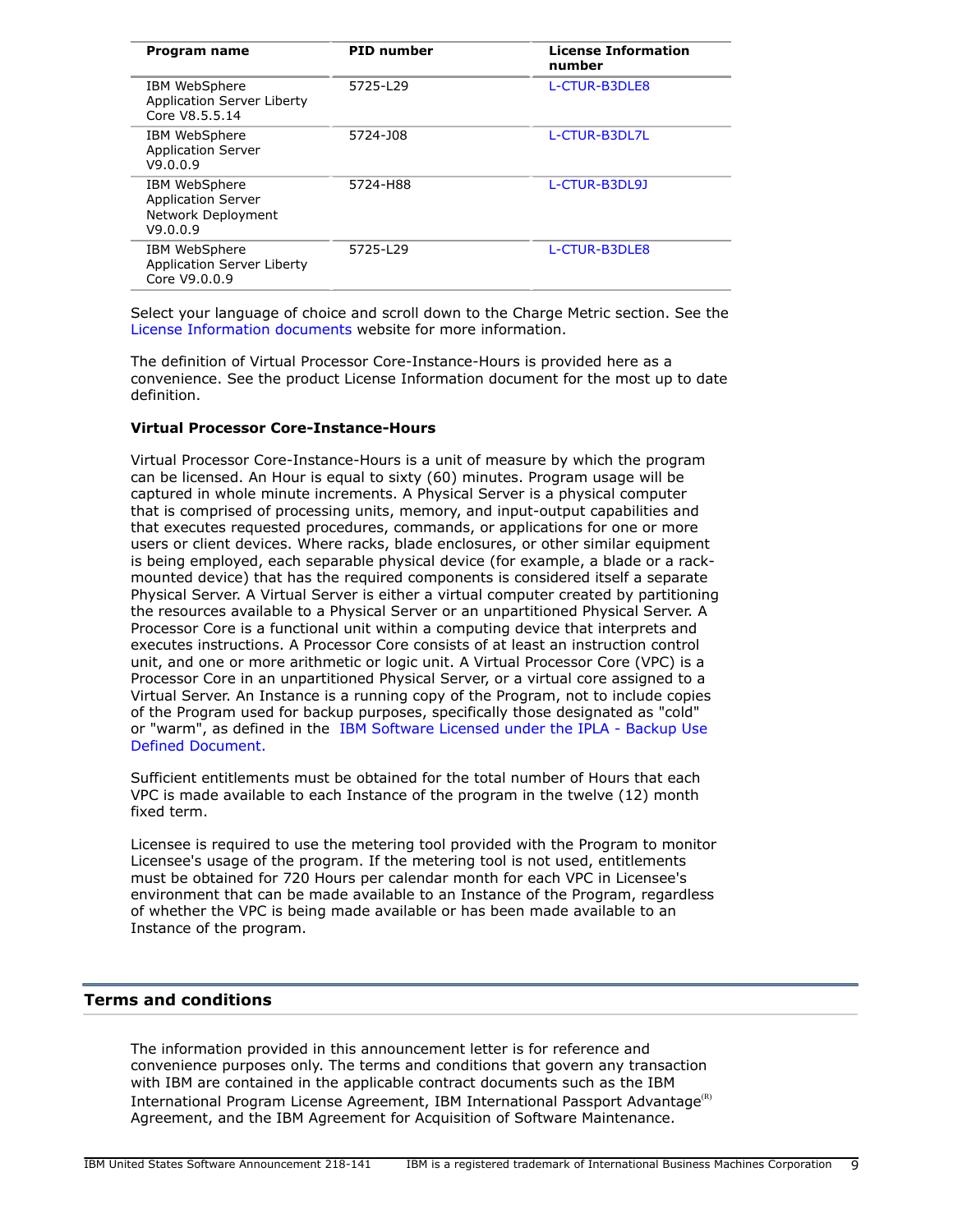This product is only available through Passport Advantage.

### **Licensing**

IBM International Program License Agreement including the License Information document and Proof of Entitlement (PoE) govern your use of the program. PoEs are required for all authorized use. Part number products only, offered outside of Passport Advantage<sup>(R)</sup>, where applicable, are license only and do not include Software Maintenance.

### **Software Maintenance**

Licenses under the IBM Program License Agreement (IPLA) provide for support with ongoing access to releases and versions of the program. IBM includes one year of Software Subscription and Support (also referred to as Software Maintenance) with the initial license acquisition of each program acquired. The initial period of Software Subscription and Support can be extended by the purchase of a renewal option, if available. Two charges apply: a one-time license charge for use of the program and an annual renewable charge for the enhanced support that includes telephone assistance (voice support for defects during normal business hours), as well as access to updates, releases, and versions of the program as long as support is in effect.

| Program name                                                           | <b>License Information number</b> |
|------------------------------------------------------------------------|-----------------------------------|
| IBM MQ V9.1                                                            | L-APIG-AZYF2E                     |
| IBM MO Advanced V9.1                                                   | L-APIG-AZYF4X                     |
| IBM MQ Advanced for Developers V9.1                                    | L-APIG-AV6HPW                     |
| IBM MQ Managed File Transfer Service<br>V9.1                           | L-APIG-AV6HR2                     |
| IBM MQ Managed File Transfer Agent V9.1                                | L-APIG-AV6HR2                     |
| IBM MQ Advanced Message Security V9.1                                  | L-APIG-AV6HS6                     |
| IBM MO Telemetry V9.1                                                  | L-APIG-AV6HT5                     |
| IBM MQ Advanced High Availability Replica<br>V9.1                      | L-APIG-AV6HMB                     |
| IBM MQ Managed File Transfer Service<br>High Availability Replica V9.1 | L-APIG-AV6HU3                     |
| IBM MQ Advanced Message Security High<br>Availability Replica V9.1     | L-APIG-AV6HU3                     |
| IBM MO High Availability Replica V9.1                                  | L-APIG-AV6HUX                     |
| IBM WebSphere Application Server<br>V8.5.5.14                          | L-CTUR-B3DMJE                     |
| IBM WebSphere Application Server<br>Network Deployment V8.5.5.14       | L-CTUR-B3DML9                     |
| IBM WebSphere Application Server Liberty<br>Core V8.5.5.14             | L-CTUR-B3DLE8                     |
| IBM WebSphere Application Server<br>V9.0.0.9                           | L-CTUR-B3DL7L                     |
| IBM WebSphere Application Server<br>Network Deployment V9.0.0.9        | L-CTUR-B3DL9J                     |
| IBM WebSphere Application Server Liberty<br>Core V9.0.0.9              | L-CTUR-B3DLE8                     |

#### **License Information number**

Select your language of choice. Follow-on releases, if any, may have updated terms. See the [License Information documents](https://www.ibm.com/software/sla/sladb.nsf/search?OpenForm) website for more information.

# **Limited warranty applies**

Yes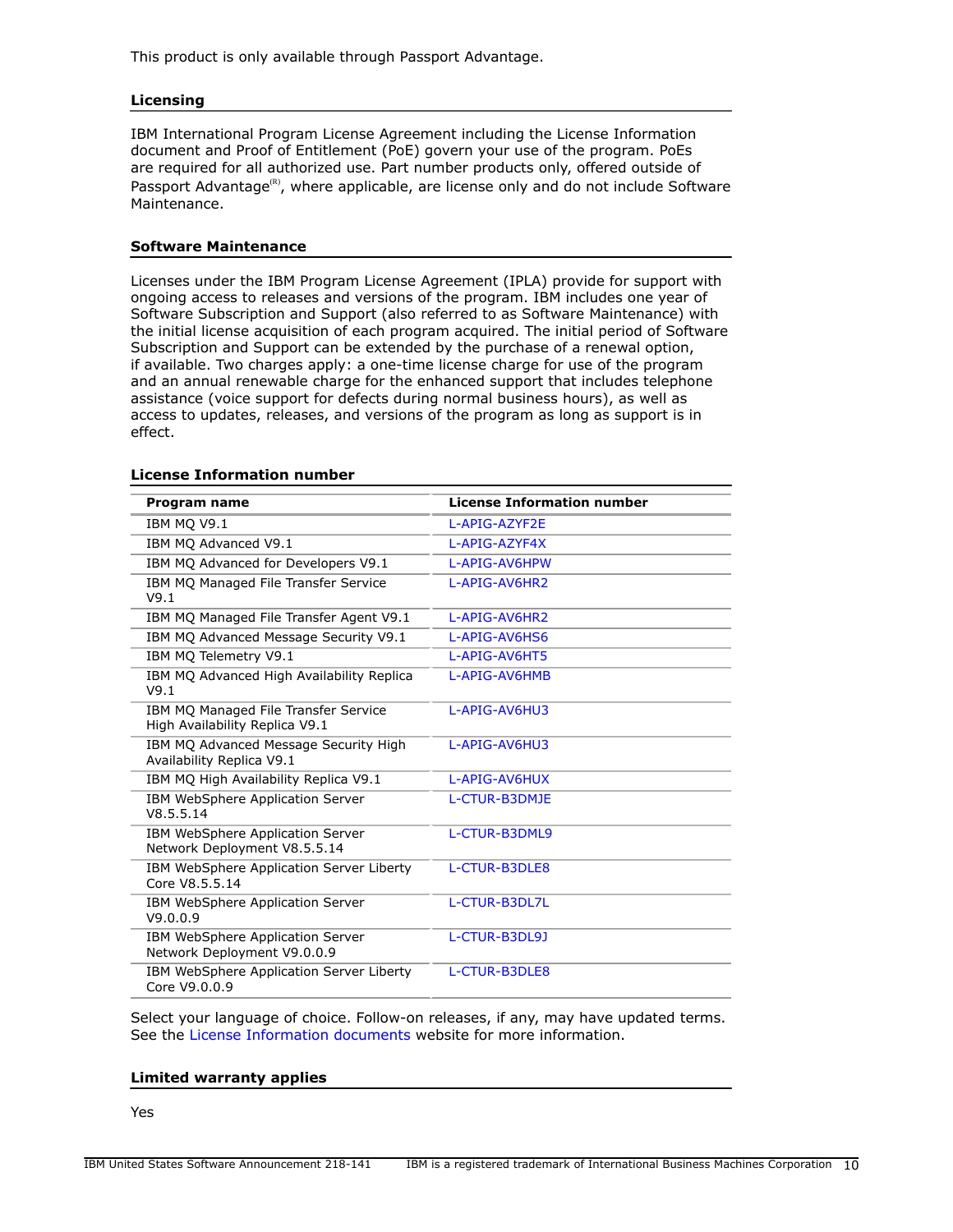#### **Limited warranty**

IBM warrants that when the program is used in the specified operating environment, it will conform to its specifications. The warranty applies only to the unmodified portion of the program. IBM does not warrant uninterrupted or error-free operation of the program or that IBM will correct all program defects. You are responsible for the results obtained from the use of the program.

IBM provides you with access to IBM databases containing information on known program defects, defect corrections, restrictions, and bypasses at no additional charge. For further information, see the [IBM Software Support Handbook.](http://www.ibm.com/support/customercare/sas/f/handbook/home.html)

IBM will maintain this information for at least one year after the original licensee acquires the program (warranty period).

### **Program technical support**

Technical support of a program product version or release will be available for a minimum of two years from the general availability date, as long as your Software Subscription and Support (also referred to as Software Maintenance) is in effect.

This technical support allows you to obtain assistance (by telephone or electronic means) from IBM for product-specific, task-oriented questions regarding the installation and operation of the program product. Software Subscription and Support (Software Maintenance) also provides you with access to versions, releases, and updates (CD releases, Long Term Support Releases or fixes) of the program. You will be notified, through an announcement letter, of discontinuance of support with six months' notice. If you require additional technical support from IBM, including an extension of support beyond the discontinuance date, contact your IBM representative or IBM Business Partner. This extension may be available for a fee.

For additional information on the IBM Software Support Lifecycle Policy, see the [IBM](http://www.ibm.com/software/support/lifecycle/cd-policy.html) [Software Support Lifecycle Policy](http://www.ibm.com/software/support/lifecycle/cd-policy.html) website.

### **Money-back guarantee**

If for any reason you are dissatisfied with the program and you are the original licensee, you may obtain a refund of the amount you paid for it, if within 30 days of your invoice date you return the program and its PoE to the party from whom you obtained it. If you downloaded the program, you may contact the party from whom you acquired it for instructions on how to obtain the refund.

For clarification, note that (1) for programs acquired under the IBM International Passport Advantage offering, this term applies only to your first acquisition of the program and (2) for programs acquired under any of IBM's On/Off Capacity on Demand (On/Off CoD) software offerings, this term does not apply since these offerings apply to programs already acquired and in use by you.

### **Volume orders (IVO)**

No

### **Passport Advantage applies**

Yes, information is available on the [Passport Advantage and Passport Advantage](http://www.ibm.com/software/passportadvantage) [Express](http://www.ibm.com/software/passportadvantage) $(R)$  website.

### **Software Subscription and Support applies**

Yes. Software Subscription and Support, also referred to as Software Maintenance, is included with licenses purchased through Passport Advantage and Passport Advantage Express. Product upgrades and Technical Support are provided by the Software Subscription and Support offering as described in the Agreements.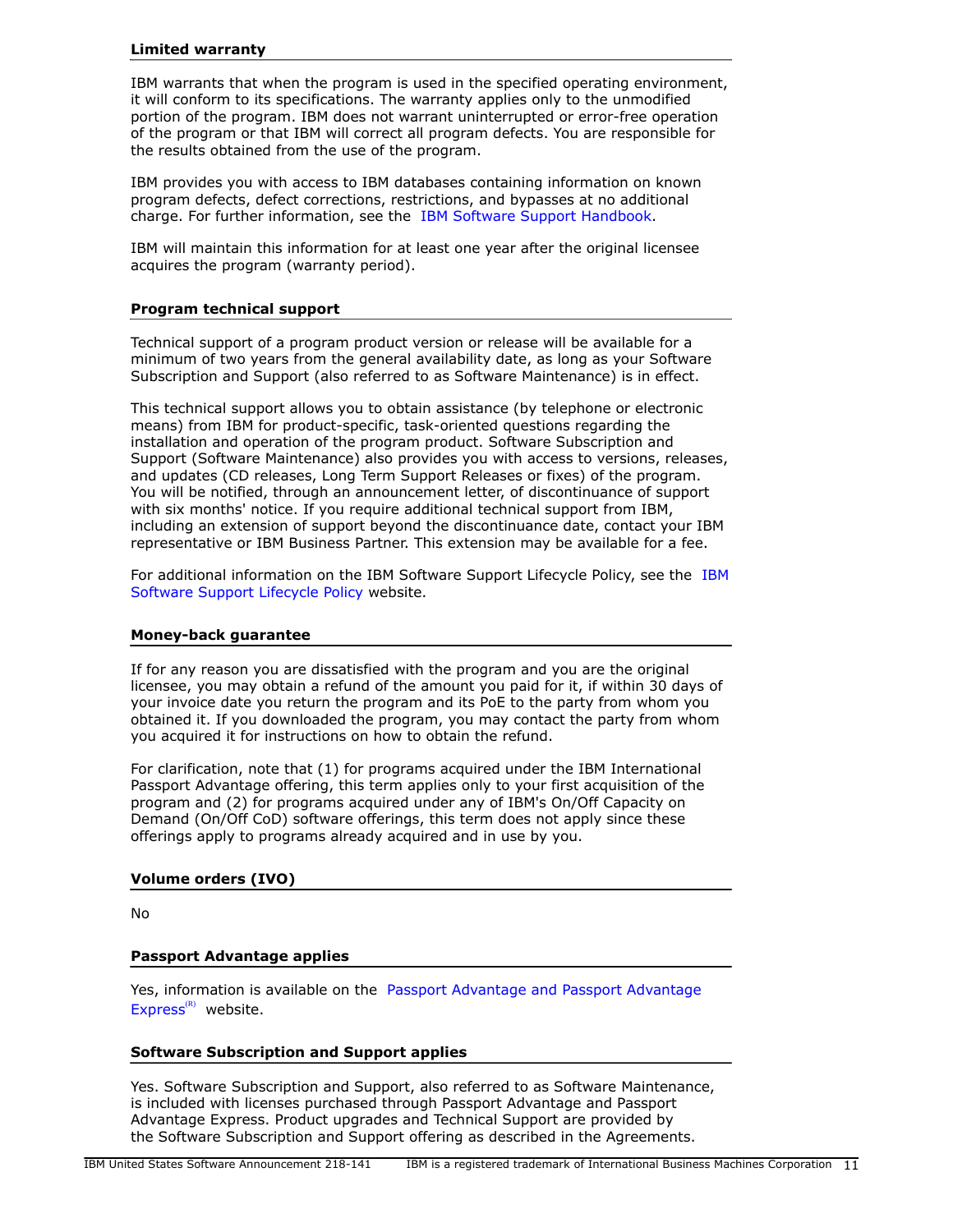Product upgrades provide the latest versions and releases to entitled software, and Technical Support provides voice and electronic access to IBM support organizations, worldwide.

IBM includes one year of Software Subscription and Support with each program license acquired. The initial period of Software Subscription and Support can be extended by the purchase of a renewal option, if available.

While your Software Subscription and Support is in effect, IBM provides you assistance for your routine, short duration installation and usage (how-to) questions, and code-related questions. IBM provides assistance by telephone and, if available, electronic access, only to your information systems (IS) technical support personnel during the normal business hours (published prime shift hours) of your IBM support center. (This assistance is not available to your users.) IBM provides Severity 1 assistance 24 hours a day, 7 days a week. For additional details, see the [IBM](http://www.ibm.com/support/customercare/sas/f/handbook/home.html) [Software Support Handbook.](http://www.ibm.com/support/customercare/sas/f/handbook/home.html) Software Subscription and Support does not include assistance for the design and development of applications, your use of programs in other than their specified operating environment, or failures caused by products for which IBM is not responsible under the applicable agreements.

Unless specified otherwise in a written agreement with you, IBM does not provide support for third-party products that were not provided by IBM. Ensure that when contacting IBM for covered support, you follow problem determination and other instructions that IBM provides, including in the [IBM Software Support Handbook](http://www.ibm.com/support/customercare/sas/f/handbook/home.html).

For additional information about the International Passport Advantage Agreement and the IBM International Passport Advantage Express Agreement, go to the [Passport Advantage and Passport Advantage Express](http://www.ibm.com/software/passportadvantage) website.

### **IBM Operational Support Services - SoftwareXcel**

No

### **Variable charges apply**

No

### **Educational allowance available**

Not applicable.

# **Statement of good security practices**

IT system security involves protecting systems and information through intrusion prevention, detection, and response to improper access from within and outside your enterprise. Improper access can result in information being altered, destroyed, or misappropriated or can result in misuse of your systems to attack others. Without a comprehensive approach to security, no IT system or product should be considered completely secure and no single product or security measure can be completely effective in preventing improper access. IBM systems and products are designed to be part of a regulatory compliant, comprehensive security approach, which will necessarily involve additional operational procedures, and may require other systems, products, or services to be most effective.

**Important:** IBM does not warrant that any systems, products, or services are immune from, or will make your enterprise immune from, the malicious or illegal conduct of any party.

### **IBM Electronic Services**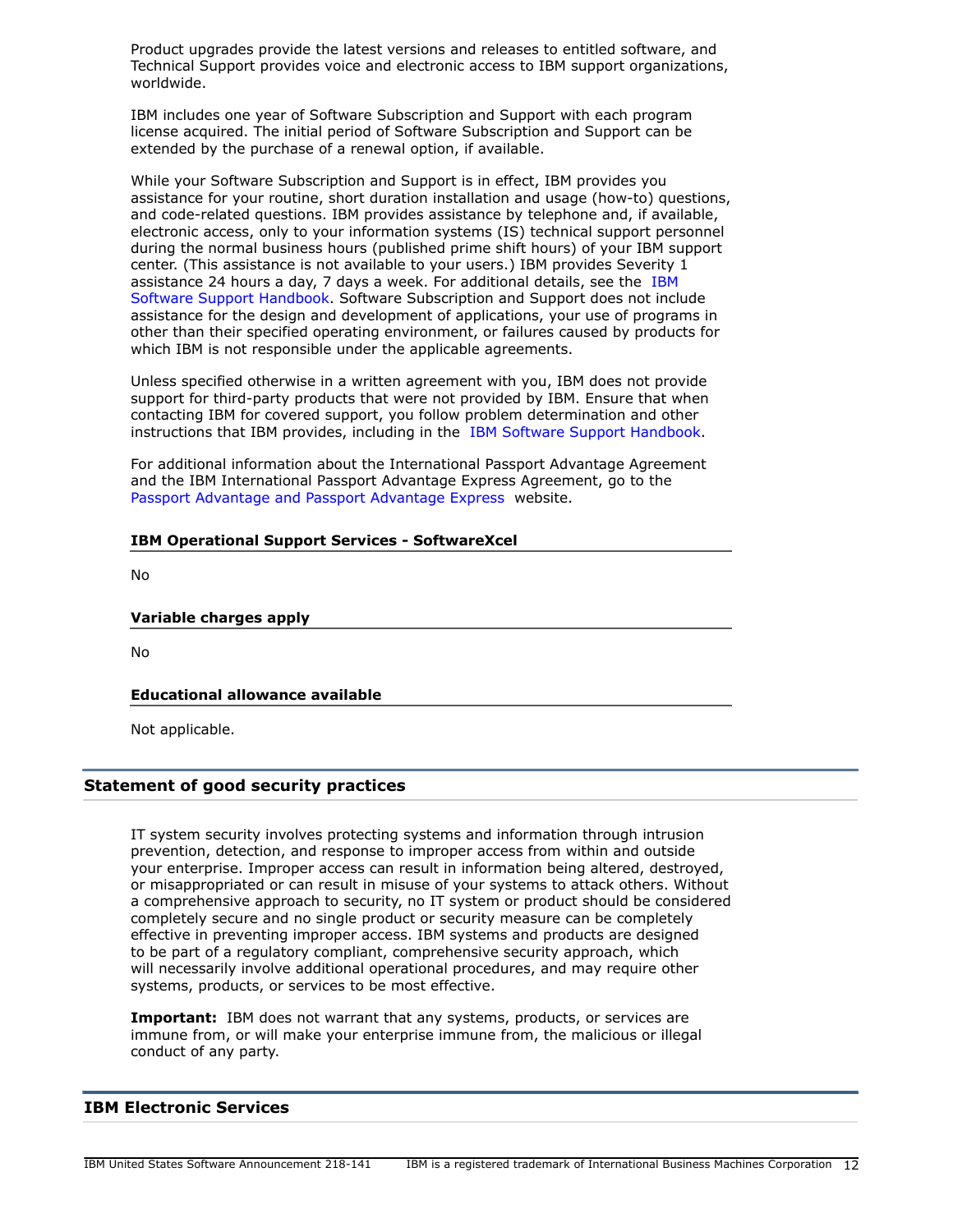Electronic Service Agent $T<sup>M</sup>$  and the IBM Electronic Support web portal are dedicated to providing fast, exceptional support to organizations that have IBM Systems. The IBM Electronic Service Agent tool is a no-additional-charge tool that proactively monitors and reports hardware events, such as system errors, performance issues, and inventory. The Electronic Service Agent tool can help you stay focused on your company's strategic business initiatives, save time, and spend less effort managing day-to-day IT maintenance issues. Servers enabled with this tool can be monitored remotely around the clock by IBM Support, all at no additional cost to you.

Now integrated into the base operating system of AIX V5.3, AIX V6.1, and AIX V7.1, Electronic Service Agent is designed to automatically and electronically report system failures and utilization issues to IBM, which can result in faster problem resolution and increased availability. System configuration and inventory information collected by the Electronic Service Agent tool also can be viewed on the secure Electronic Support web portal, and used to improve problem determination and resolution by you and the IBM support team. To access the tool main menu, simply type smitty esa\_main, and select Configure Electronic Service Agent. In addition, ESA now includes a powerful web user interface, giving the administrator easy access to status, tool settings, problem information, and filters. For more information and documentation on how to configure and use Electronic Service Agent, go to the [IBM Electronic Service Agent](http://www.ibm.com/support/esa) website.

The IBM Electronic Support portal is a single internet entry point that replaces the multiple entry points traditionally used to access IBM internet services and support. This portal enables you to gain easier access to IBM resources for assistance in resolving technical problems. The My Systems and Premium Search functions make it even easier for organizations that are Electronic Service Agent tool-enabled to track system inventory and find pertinent fixes.

### **Benefits**

**Increased uptime:** The Electronic Service Agent™ tool is designed to enhance the Warranty or Maintenance Agreement by providing faster hardware error reporting and uploading system information to IBM Support. This can translate to less wasted time monitoring the symptoms, diagnosing the error, and manually calling IBM Support to open a problem record. Its  $24 \times 7$  monitoring and reporting mean human intervention is not required to report errors.

**Security:** The Electronic Service Agent tool is designed to be secure in monitoring, reporting, and storing the data at IBM. The Electronic Service Agent tool is designed to securely transmit either through the internet (HTTPS or VPN) or modem to provide organizations a single point of exit from their site. Communication is one way. Activating Electronic Service Agent does not enable IBM to call into an organization's system.

For additional information, go to the [IBM Electronic Service Agent](http://www.ibm.com/support/esa) website.

**More accurate reporting:** Because system information and error logs are automatically uploaded to the IBM Support Center in conjunction with the service request, you are not required to find and send system information, decreasing the risk of misreported or misdiagnosed errors. Once inside IBM, problem error data is run through a data knowledge management system and knowledge articles are appended to the problem record.

**Customized support:** Using the IBMid entered during activation, you can view system and support information in the *My Systems and Premium Search* sections of the [IBM Electronic Support](http://www.ibm.com/support/electronic) page.

My Systems provides valuable reports of installed hardware and software using information collected from the systems by Electronic Service Agent. Reports are available for any system associated with your IBMid. Premium Search combines the function of search and the value of Electronic Service Agent information, providing advanced search of the technical support knowledgebase. Using Premium Search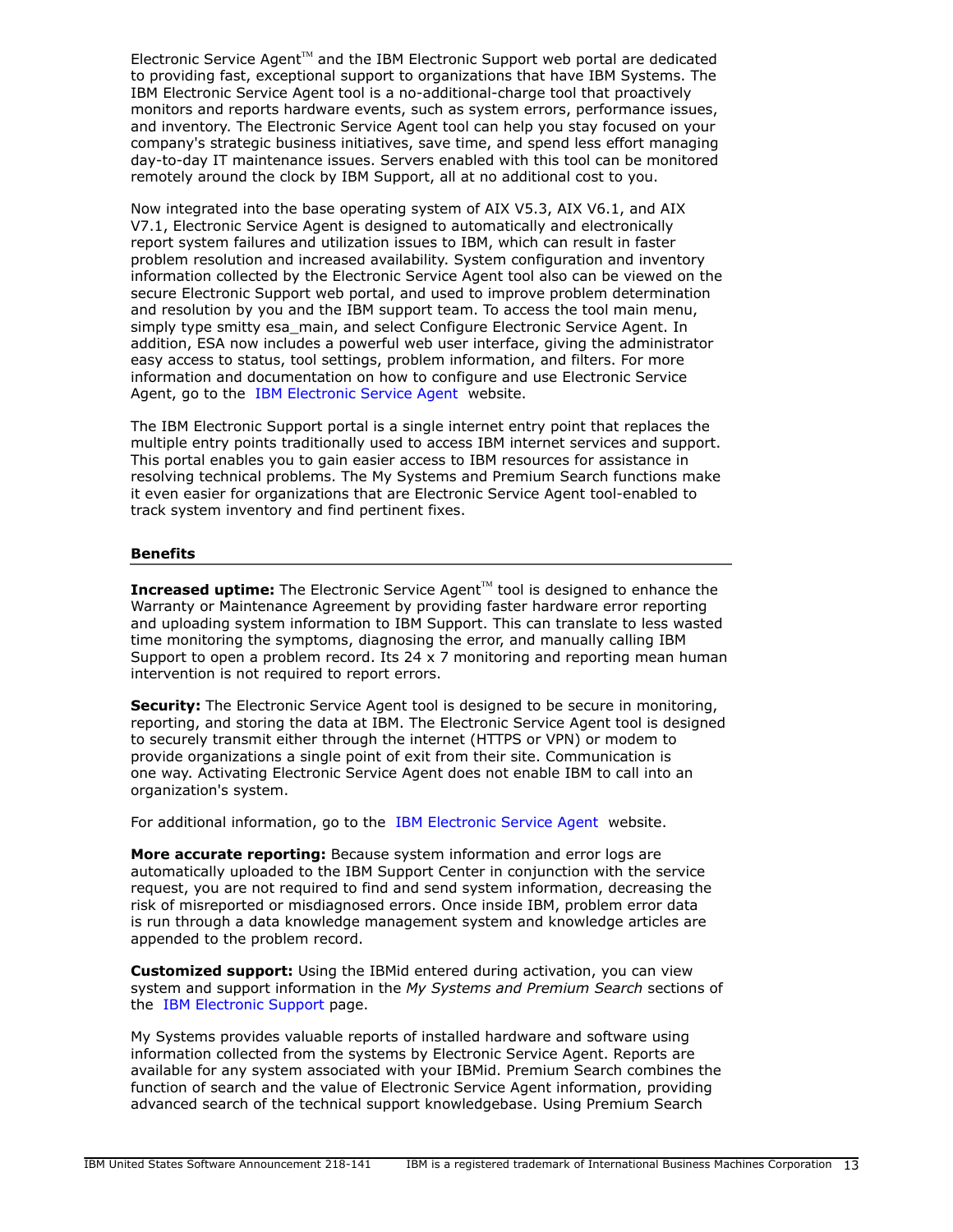and the Electronic Service Agent information that has been collected from your system, you are able to see search results that apply specifically to your systems.

For more information on how to utilize the power of IBM Electronic Services, contact your IBM Systems Services Representative, or go to the [IBM Electronic Support](http://www.ibm.com/support/electronic) website.

### <span id="page-13-0"></span>**Prices**

The prices are unchanged by this announcement.

### **IBM Global Financing**

IBM Global Financing offers competitive financing to credit-qualified clients to assist them in acquiring IT solutions. Offerings include financing for IT acquisition, including hardware, software, and services, from both IBM and other manufacturers or vendors. Offerings (for all client segments: small, medium, and large enterprise), rates, terms, and availability can vary by country. Contact your local IBM Global Financing organization or go to the [IBM Global Financing](http://www.ibm.com/financing) website for more information.

IBM Global Financing offerings are provided through IBM Credit LLC in the United States, and other IBM subsidiaries and divisions worldwide to qualified commercial and government clients. Rates are based on a client's credit rating, financing terms, offering type, equipment type, and options, and may vary by country. Other restrictions may apply. Rates and offerings are subject to change, extension, or withdrawal without notice.

### <span id="page-13-1"></span>**Order now**

To order, contact the IBM Digital Sales Center, your local IBM representative, or your IBM Business Partner. To identify your local IBM representative or IBM Business Partner, call 800-IBM-4YOU (426-4968). For more information, contact the IBM Digital Sales Center.

Phone: 800-IBM-CALL (426-2255)

Fax: 800-2IBM-FAX (242-6329)

For IBM representative: askibm@ca.ibm.com

For IBM Business Partner: pwcs@us.ibm.com

IBM Digital Sales Offices 1177 S Belt Line Rd Coppell, TX 75019-4642, US

The IBM Digital Sales Center, our national direct marketing organization, can add your name to the mailing list for catalogs of IBM products.

**Note:** Shipments will begin after the planned availability date.

### **IBM Channel Value Rewards**

This product is available under Channel Value Rewards (CVR), either directly from IBM or through authorized Business Partners who invest in skills and high-value solutions. IBM clients may benefit from the industry-specific or horizontal solutions, skills, and expertise provided by these Business Partners.